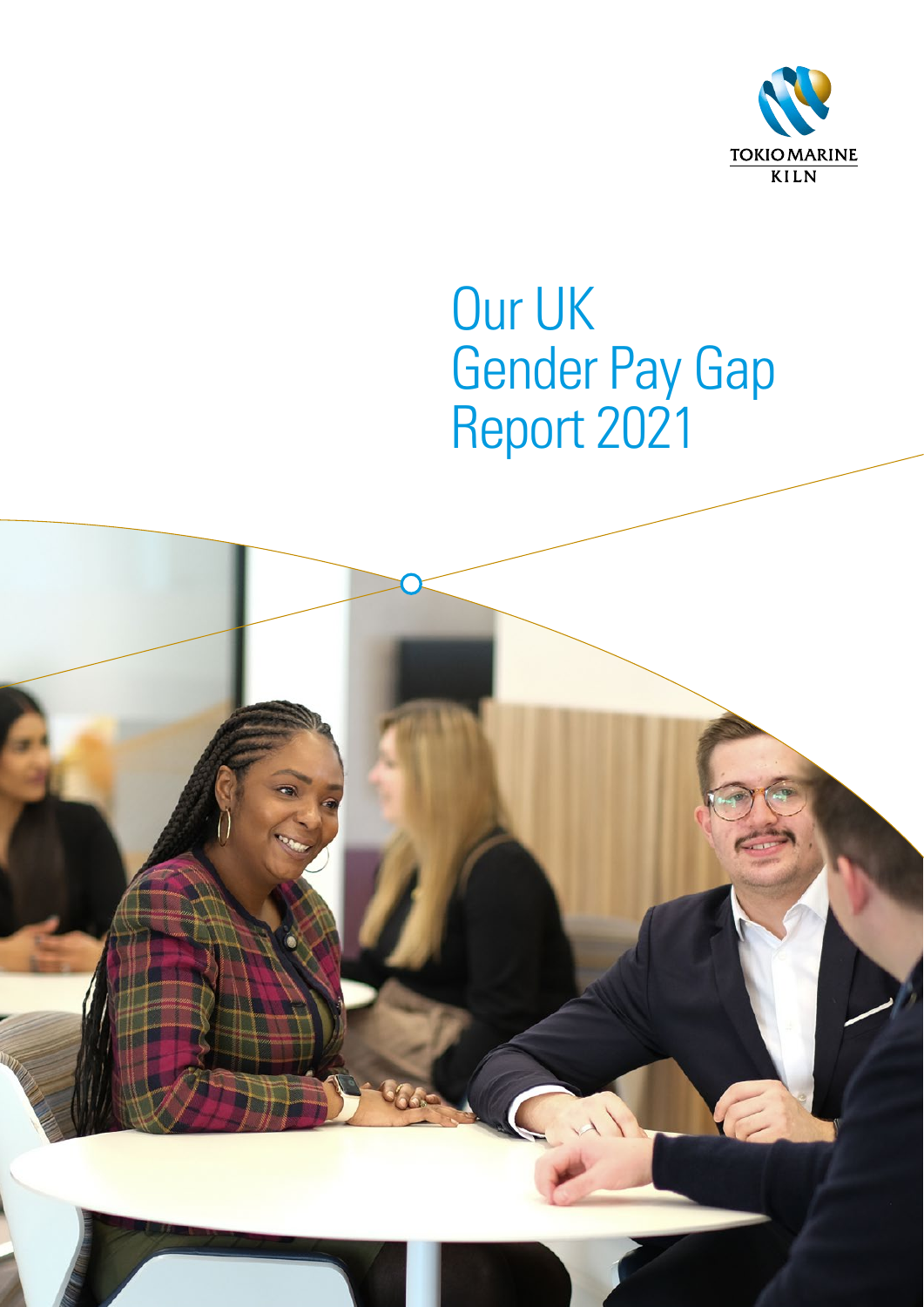# Our UK Gender Pay Gap Report 2021

April 2022

Tokio Marine Kiln (TMK) has a long and proud history in leading gender inclusion in the insurance market. In the 1960s, our founder Bob Kiln campaigned for women to be allowed to work in the underwriting room at Lloyd's. His ideas were both progressive from a commercial perspective as well as socially aware and inspired a focus on inclusion that remains a core value within TMK's culture and identity today. The work Bob did set the stage for our strong female talent pipeline and our focus on building an inclusive culture in which all our people can thrive. I am proud to carry on that esteemed heritage as we drive our commitment to gender equality and all strands of inclusion.

Thanks to concerted and consistent efforts from our Gender Network, under the sponsorship of our Chief Financial Officer Reeken Patel, we have continued to reduce our gender pay gap in a meaningful way since we first reported in 2018. **Our mean gender pay gap has reduced from 33.1% in 2018 to 24.7% in 2021 and our median gender pay gap reducing from 29.2% in 2018 to 25.7% in 2021.**  These figures, while still not where we would like them to be, represent the concerted efforts we are taking to close the gap.

In this report you will find more information about the actions we are taking to continue this trend and drive the positive changes we want in TMK as well in the Lloyd's market. Our aim is to be recognised as a leader of this work in our industry and to ensure that all employees are supported in achieving their ambitions within a safe, open, inclusive and empowering environment.

**Brad Irick Chief Executive Officer**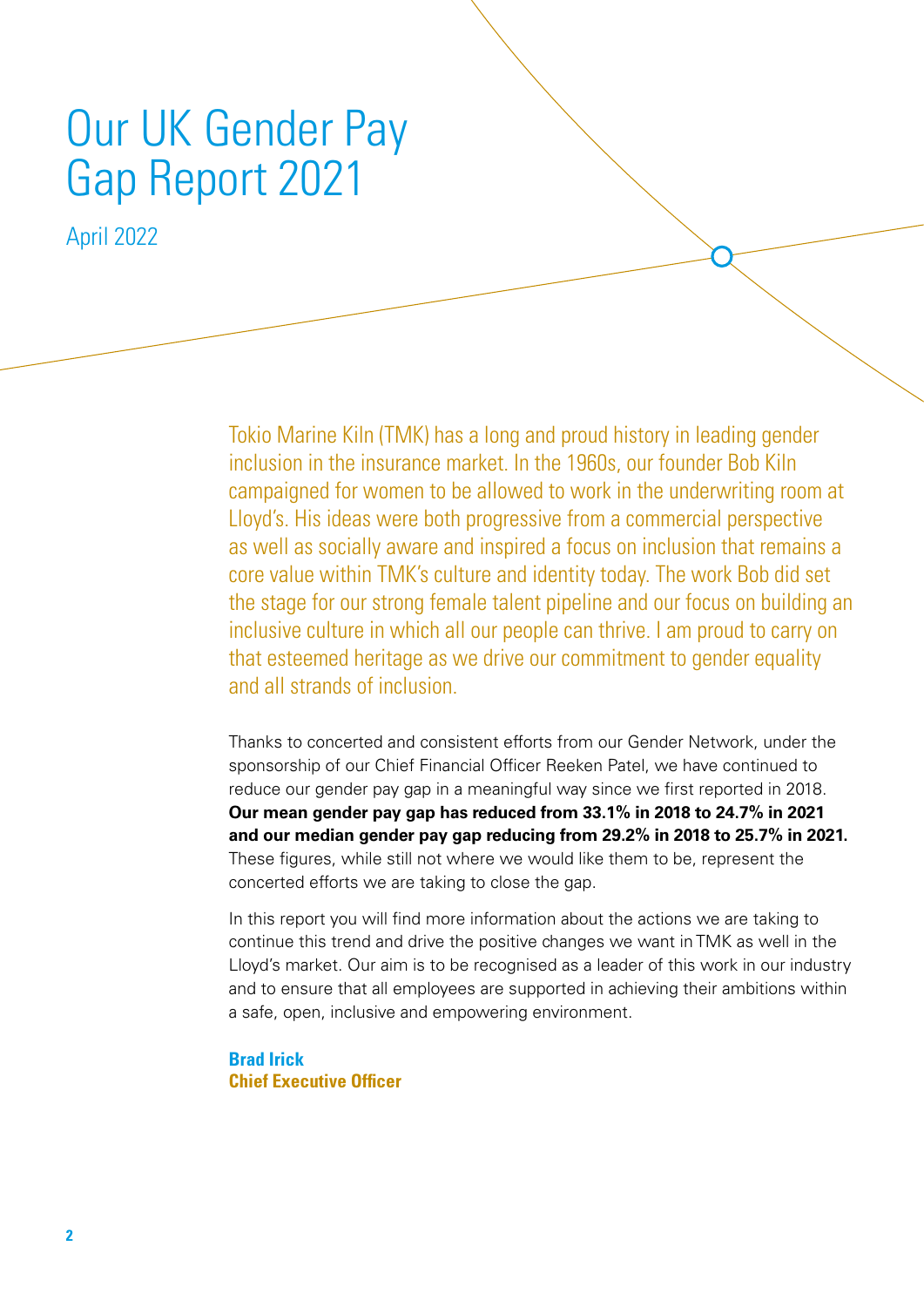### What is the gender pay gap?

The current definition of the gender pay gap is the difference between the average (gross hourly) earnings of all men vs the average earnings of all women in an organisation.

TMK's gender pay gap figures for 2021 have been based on 505 employees in the UK. This is also referred to as the **mean** gender pay gap. The **median** gender pay gap figure looks at the distribution of salaries and represents the difference between the mid-point of all male salaries vs the mid-point of all female salaries within TMK.

The gender pay gap is not a measure of equal pay. Our data does not indicate any issues of pay inequality in TMK however we continue to monitor this. Equal Pay has been a legal requirement in the UK since 1970 and was further updated in the Equality Act 2010. TMK recognises that the gender spectrum is wider than males versus females which is currently what this report is limited to. However, we will consider this for future reporting.

### The TMK gender pay gap

For 2021, TMK has reported a **mean** gender pay gap of 24.7%, reduced from 27.7% in 2020. The higher average pay for men reflects the fact that TMK employs more men than women in the most senior roles and more women than men in the more junior roles – there is more information about this in the 'representation' section of this report.



### **The year-on-year TMK mean pay gap**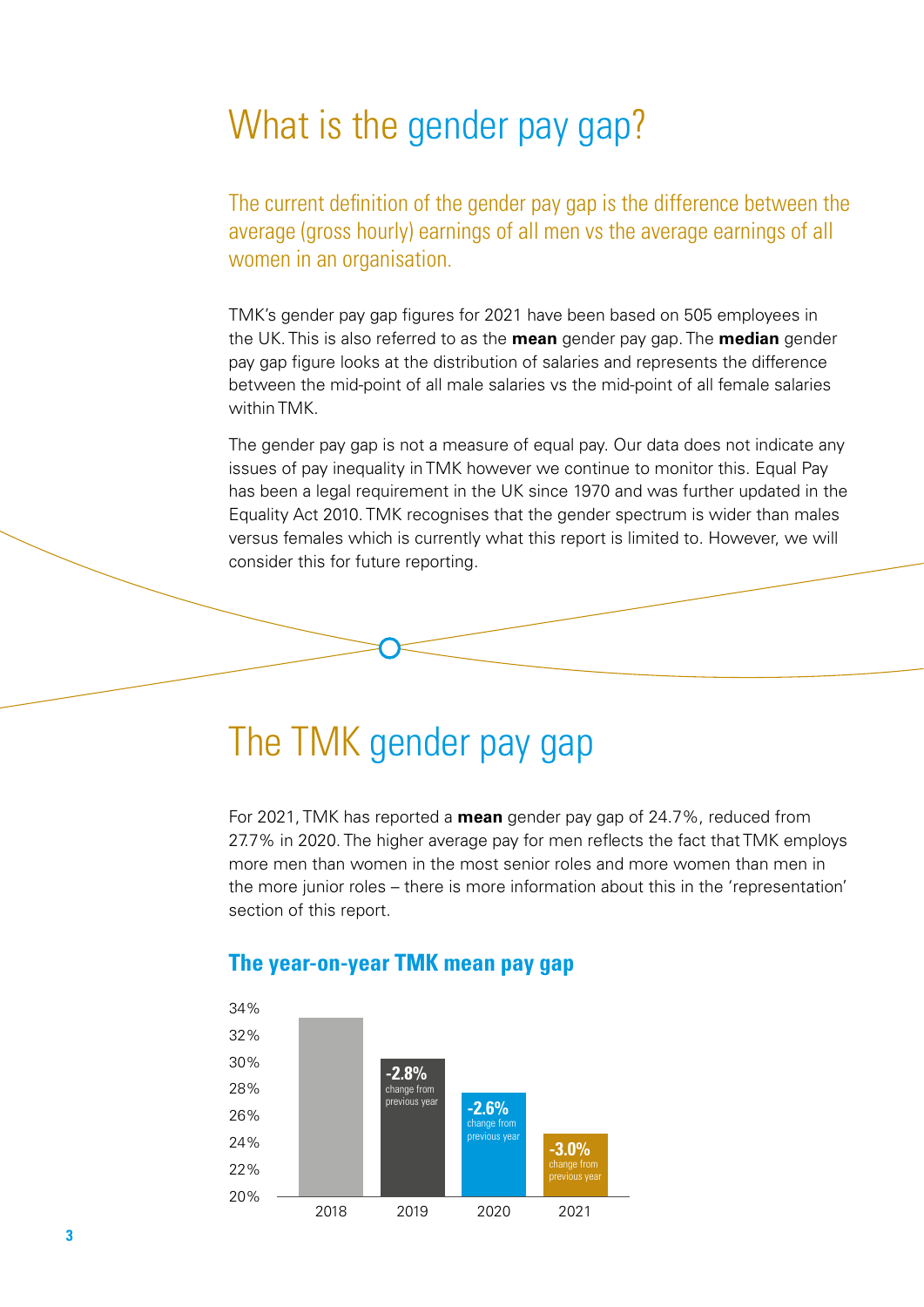#### **Mean vs median pay gap**

- 1. The **mean gender pay gap** for Tokio Marine Kiln is 24.7%
- 2. The **median gender pay gap** for Tokio Marine Kiln is 25.7%

#### **Representation by quartile**

Quartiles are calculated by dividing the workforce into four based on employee earnings by standard hourly rate. Bonuses are not included in this calculation – they are calculated separately in the next section of this document.



**Band A –** Includes all employees whose standard hourly rate places them in the lower quartile

**Band B –** Includes all employees whose standard hourly rate places them in the lower middle quartile

**Band C** – Includes all employees whose standard hourly rate places them in the upper middle quartile

**Band D –** Includes all employees whose standard hourly rate places them in the upper quartile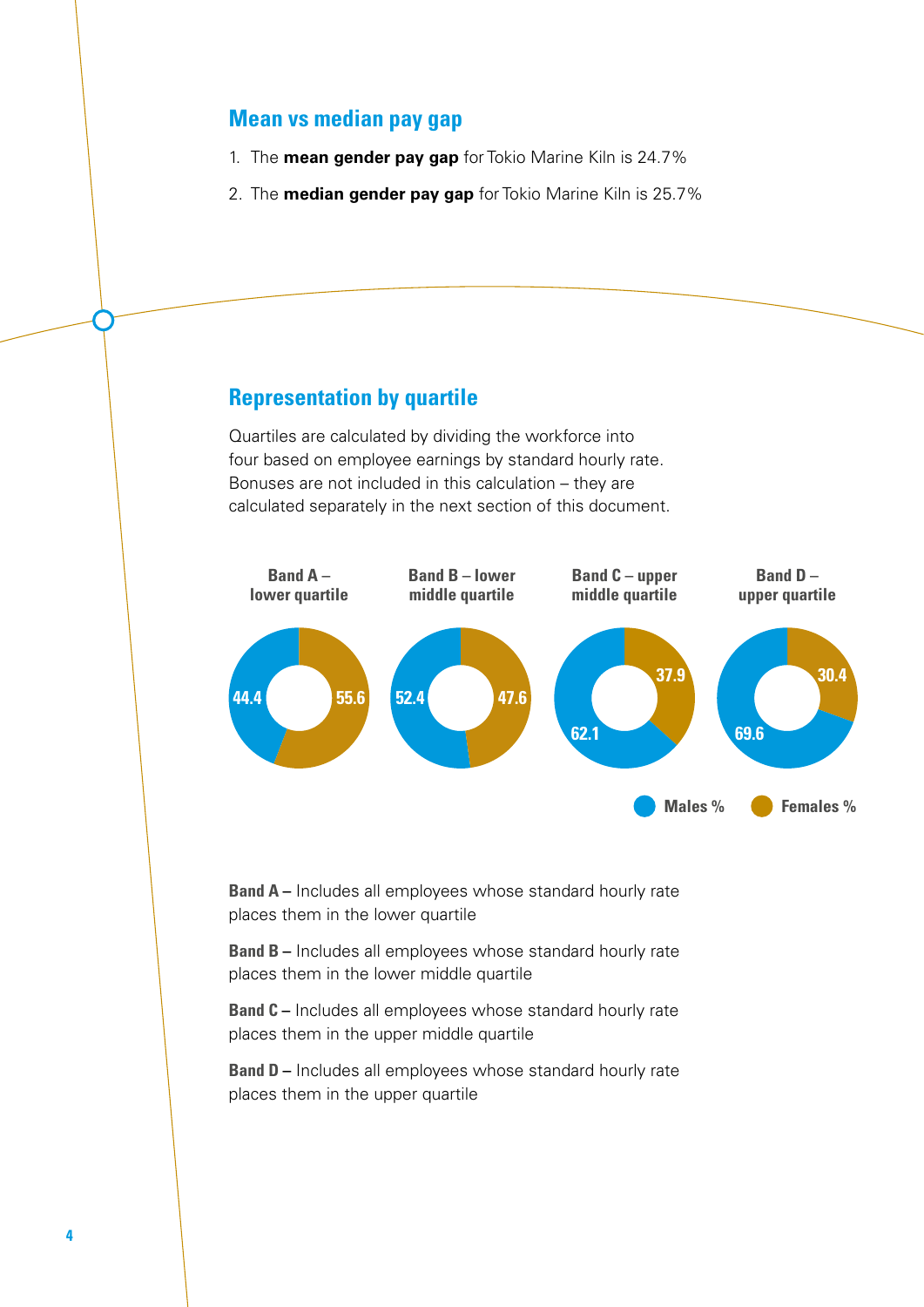### **The bonus gap**

 $5%$ **Males Females +1% change since 2022 +2.1% change since 2022 Mean Median Gender bonus gap Change since 2020 56.5% 28.6% +3.8% -4.5%**

In total 89% of employees received a bonus of whom:

These figures reflect the fact that TMK employs more men than women in the most senior roles and more women than men in the more junior roles.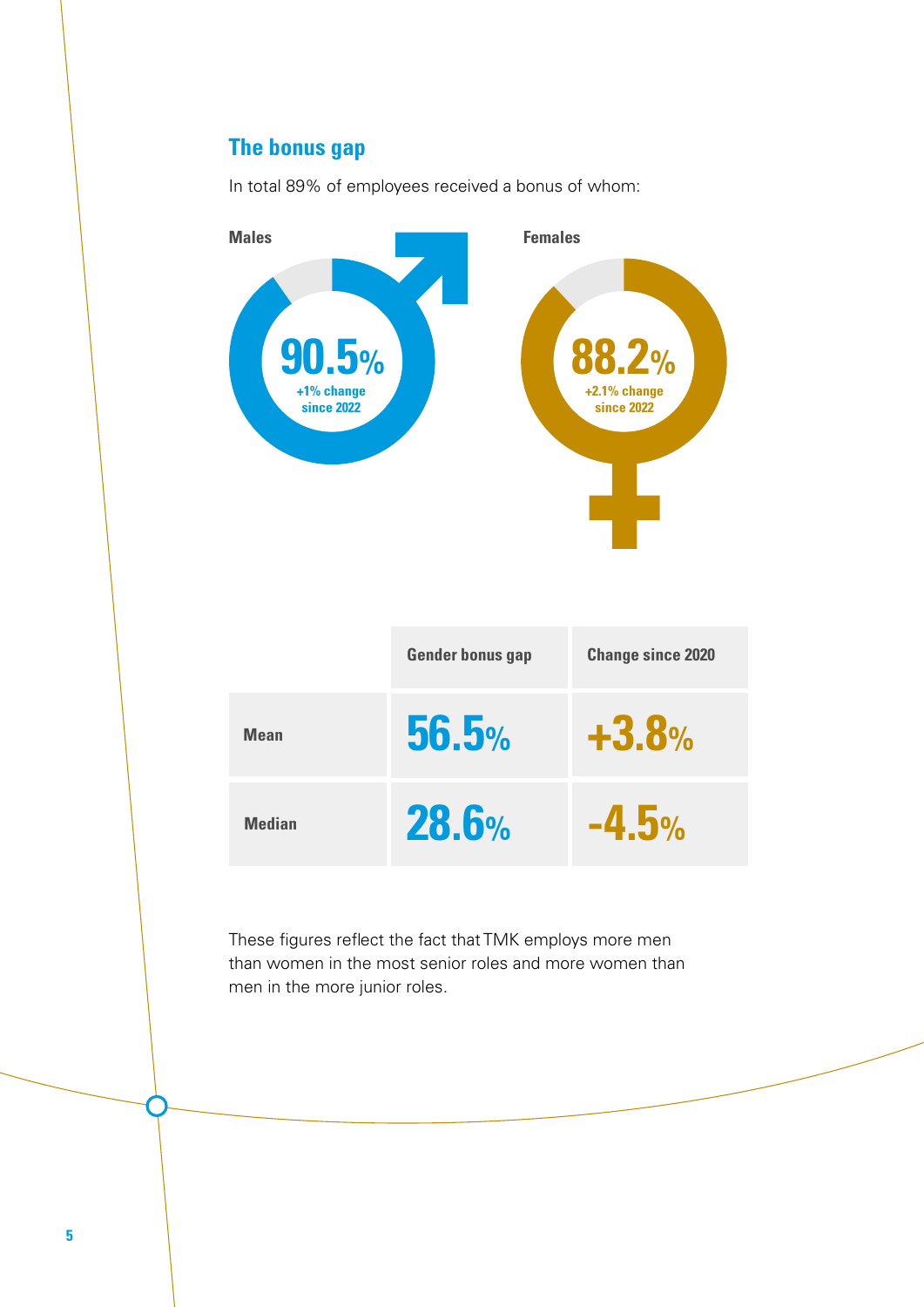### What are we doing to close our gender pay gap?

### **In the last year:**

- **•** We hired a full time Head of Inclusion and Diversity (I&D) to drive increased focus throughout our business and to bring better thinking and challenge at the Exec and Board
- **•** We have elevated our I&D Steering group into a Strategic I&D Council which is Co-Chaired by our CEO and two female leaders – one senior staff member and one early career
- We have evolved our previous plan to align it with growing regulatory requirements and emerging best practices in the I&D space. We have created and launched a Strategic Framework which has three pillars: People, Partnerships and Industry and our I&D Council is creating a plan that is aligned to these pillars
- **•** We have improved how we collect and use I&D data using a new HR platform  $$ this means we can break down our gender data further and more easily to focus on intersectionality and specific problems to solve such as representation in certain parts of the business
- We have implemented a new performance review approach
- **•** An Inclusive Leadership training pilot is complete and will be rolled out to all Managers and Senior Leaders during 2022
- **•** We have improved our recruitment processes using a multi-pronged approach which includes: use of gender decoding software for our job advertisements, more direct sourcing so we are more in control of ensuring balanced candidate shortlists, and we added I&D requirements into recruitment agency terms and conditions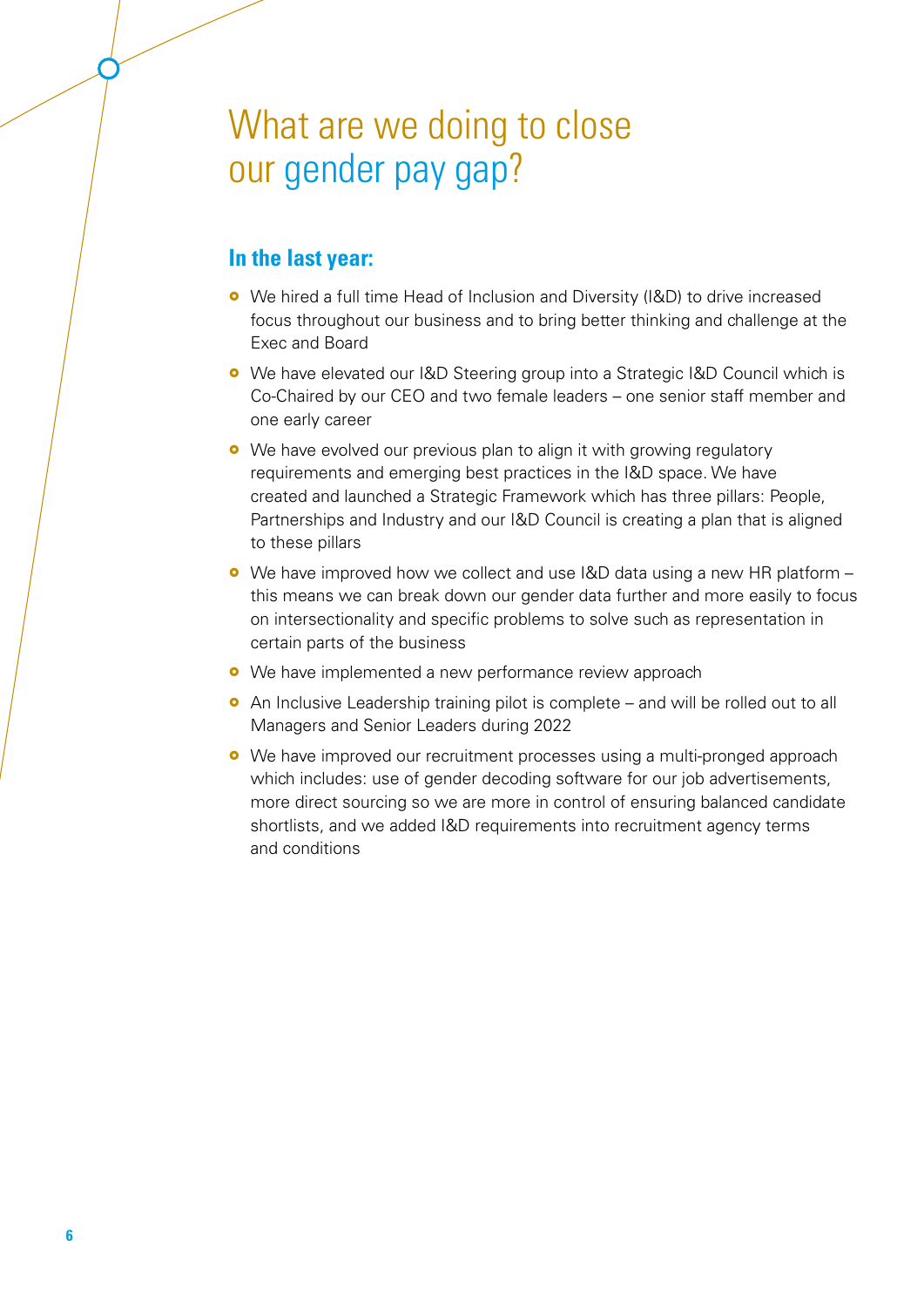### **Ongoing**

- **•** We are signatories of the Women in Finance Charter and we are making excellent progress against our targets which include increasing representation in female leadership roles to 35% by the end of 2023
- **•** Our targets and actuals are reported on as part of a Culture Dashboard that is reviewed by the Board on a quarterly basis
- **o** Inclusion is one of TMK's values and as such is embedded into 'business as usual' practices across the company
- **•** Succession planning, remuneration decision making as well as training provision and recruitment are all monitored through a gender and diversity lens
- **•** Reviewing the family leave policies to support maternity and return to work as well as further encouraging shared parental leave and carer leave requirements
- **•** Signed up to Bright Horizons as a company funded benefit to all employees. This service provides information and practical resources for everyone to support in managing their caring responsibilities for children, adults and the elderly

#### **Gender Network Activities**

- **•** Gender Network Co-Chairs sit alongside our CEO as part of our I&D Council
- **•** Gender Network meetings take place in two different formats: Formal and strategic (to drive change and measure progress) and at informal coffee mornings (to provide regular peer support opportunities)
- **•** Gender Network members are being consulted as part of a review of all relevant HR policies
- **o** Engagement of senior leaders in TMK Gender Network events
- **•** Regular collaboration with other employee network groups to explore intersectionality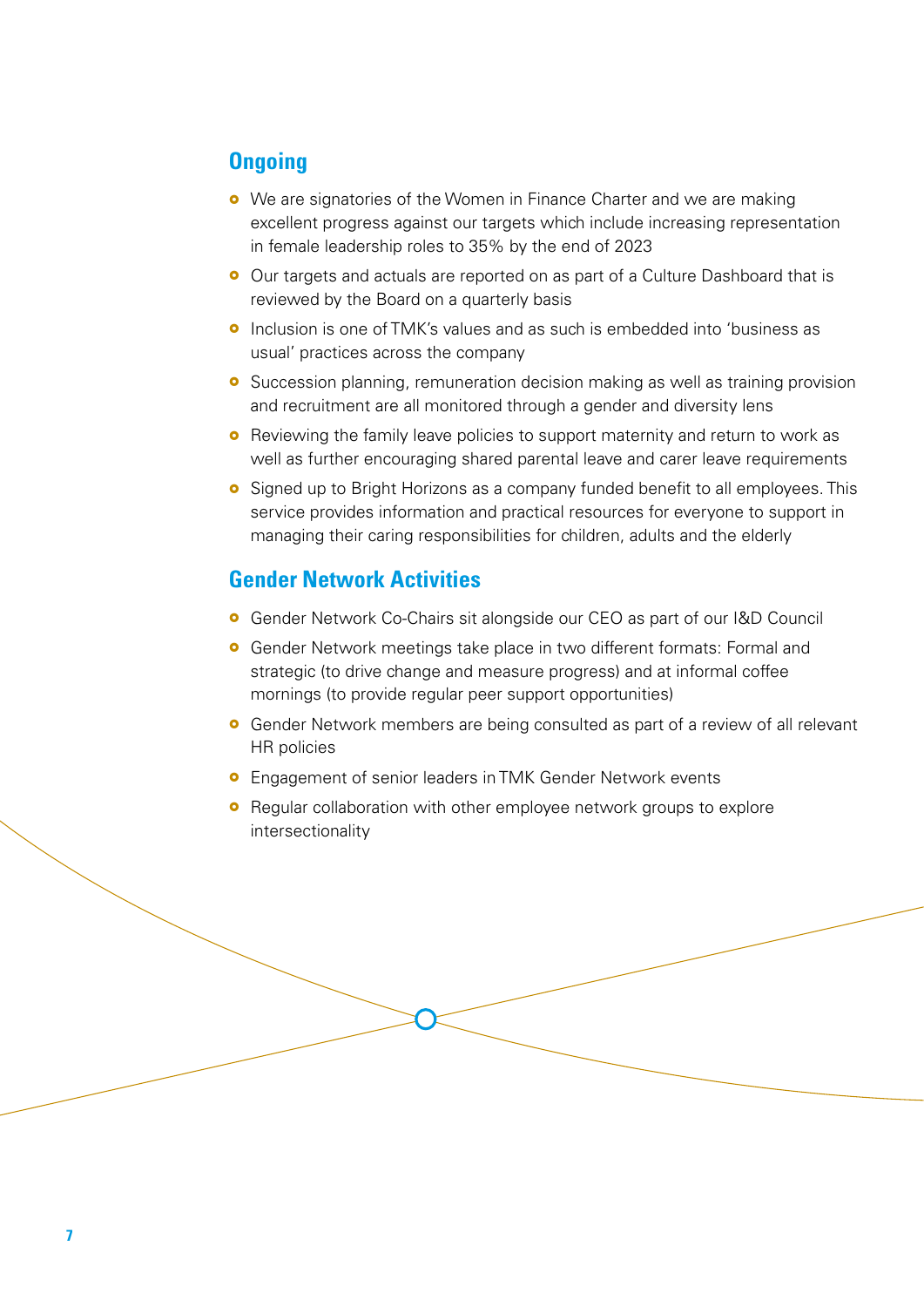## 2021 highlights

### **Signing up to the Women in Finance Charter – March 2021**

In March TMK signed up to the Women in Finance Charter, reflecting the commitment to work together to build a more balanced and a fair industry.

#### **TMK appointed its first full time Head of Inclusion and Diversity – April 2021**

"I am so very proud to be leading this work at TMK. I have been in post for less than a year and am already seeing lots of positive change – there is of course still much to do and I am looking forward to closing our gap further in coming years!"

**Carrie-Anne Adams Head of Inclusion & Diversity, TMK**





#### **Black History Month – October 2021**

In October, TMK's Gender Network collaborated with our Ethnicity Network on an event featuring renowned speaker Cynthia Davis to inspire female colleagues and empower allies to break down barriers as part of Black History Month.

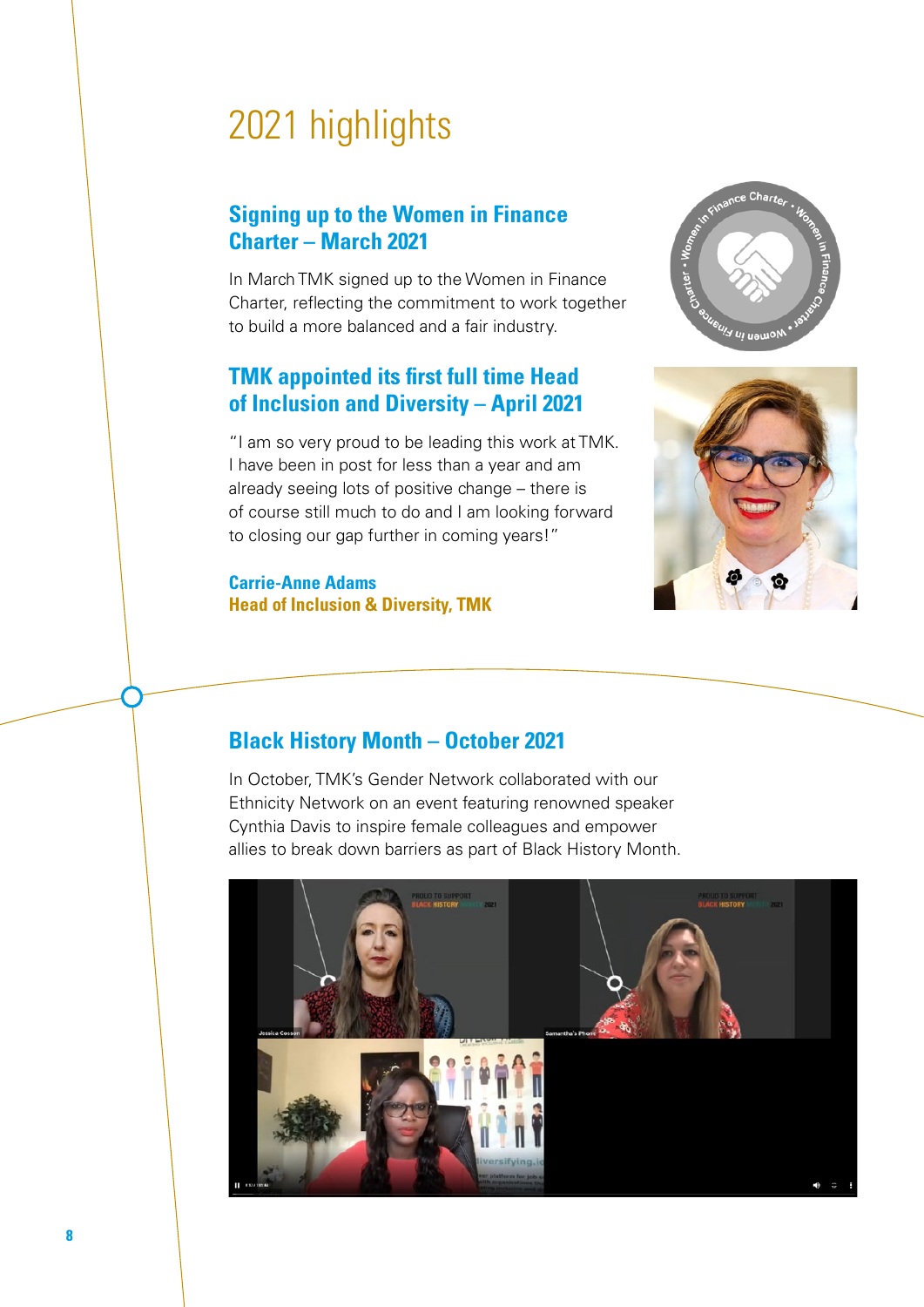#### **Launch of Inclusion Council – December 2021**

At the end of 2021, TMK launched its Inclusion Council led by three co-chairs: CEO Brad Irick, Head of Casualty Claims Samantha Ellis and Junior Procurement Officer Echaunti Swan. Here Samantha and Echaunti share their experiences and aspirations for Inclusion at TMK.



#### **Echaunti Swan Co-Chair of the Inclusion Council**

"Growing up in the southern American states, it was hard not to deal with racism. My high school and university was only 5% black students so you can imagine how hard it was to fit in. However, I believe going through those experiences helped me to become passionate about I&D.

Being a Co-Chair alongside Brad in the I&D Council has been a great opportunity to help improve the culture at TMK. Exciting things to look out for are more collaborations with internal network groups and other insurance companies to make the market more inclusive and diverse. Some challenges are making sure that we have enough time and help to make sure we just don't hold events but make sure policies and mindsets change."



#### **Samantha Ellis Co-Chair of the Inclusion Council**

"I am lucky not to face some of the additional barriers others do in the workplace, other than my gender, but I'm sure most if not all women have experienced every-day sexism.

I have always been passionate about inclusion and diversity and driving a culture change in our industry. I was very excited to lead TMK's Gender Network last year, a fantastic group which has already achieved a great deal in delivering against our gender targets and promoting female leaders and rising talent. Now, as Co-Chair alongside Brad on the I&D Council, I look forward to collaborating with all our I&D Networks and also concentrating on driving forward TMK as an industry leader in the I&D space. There is still much more to do to close the gap and the challenge will be embedding this culture."